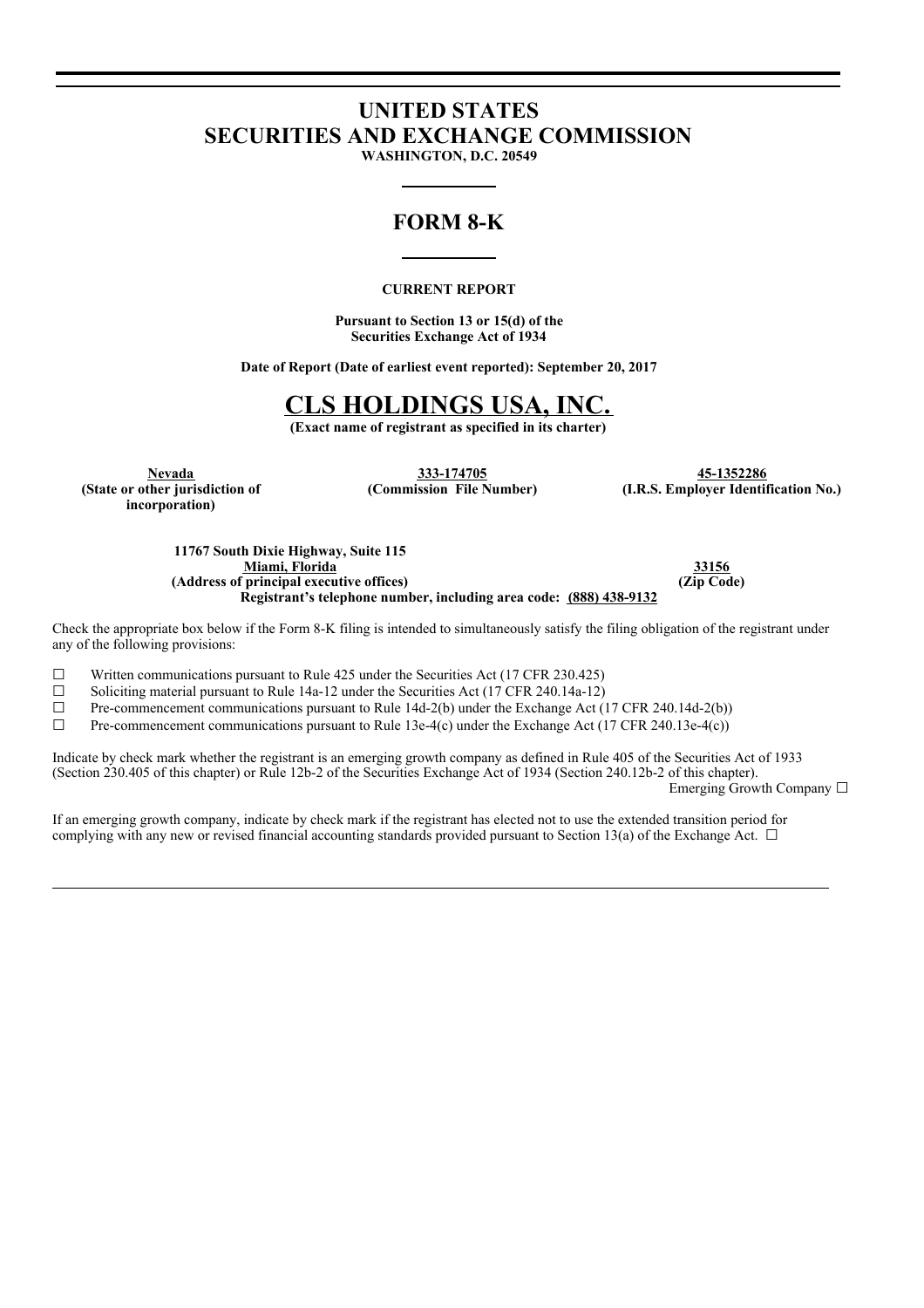#### **Item 1.01. Entry into a Material Definitive Agreement. Item 3.02 Unregistered Sales of Equity Securities**

On September 20, 2017, CLS Holdings USA, Inc. (the "Company") entered into an Exchange Agreement (the "First Exchange Agreement"), whereby it agreed to exchange a convertible promissory note in the original principal balance of \$200,000 (the "April 2015 Note") for 1,500,000 shares of its common stock, par value \$0.001 per share (the "Common Stock"). The holder of the April 2015 Note had previously sold it for \$105,219.18, which represented the balance due by the Company thereunder, to StarForce Media, Inc., an entity that is not affiliated with the Company. The exchange was accomplished pursuant to the exemptions from registration under the Securities Act of 1933, as amended (the "Securities Act"), set forth in Section 3(a)(9) and Section 4(A)(2). The Common Stock issued in the exchange constitutes "restricted securities" under the Securities Act.

On September 25, 2017, CLS Holdings USA, Inc. (the "Company") entered into an Exchange Agreement (the "Second Exchange Agreement"), whereby it agreed to exchange a convertible promissory note in the original principal balance of \$200,000 (the "Old Main Note") for up to 4,500,000 shares (the "Share") of its Common Stock. Old Main Capital, LLC, the original holder of the Old Main Note, had previously sold it for \$382,496.00, which amount is payable by the purchaser in six installments, pursuant to a note purchase agreement and assignment (the "Note Purchase Agreement"), and which amount may be reduced as provided in the Note Purchase Agreement between Old Main Capital, LLC and the purchaser. The balance due by the Company under the Old Main Note at the time of the Note Purchase Agreement was approximately \$325,000. The Old Main Note was purchased by Andrew J. Glashow, as representative and nominee of certain buyers under an escrow agreement between Mr. Glashow and such buyers. The Company will issue a portion of the Shares to Mr. Glashow or the ultimate buyers, pro rata, as the payments are made to Old Main Capital, LLC under the Note Purchase Agreement. The exchange was accomplished pursuant to the exemptions from registration under the Securities Act of 1933, as amended (the "Securities Act"), set forth in Section  $3(a)(9)$  and Section  $4(A)(2)$ . The Common Stock issued in the exchange will constitute "restricted securities" under the Securities Act.

The First Exchange Agreement and Second Exchange Agreement are incorporated as Exhibits 10.1, and 10.2 respectively, to this Report and the summary description of the terms thereof contained herein is qualified in its entirety by reference to Exhibit 10.1, and 10.2.

#### **Item 9.01 Financial Statements and Exhibits.**

- (d) Exhibits
	- 10.1 Exchange Agreement dated September 20, 2017 between CLS Holdings USA, Inc. and StarForce Media, Inc.
	- 10.2 Exchange Agreement dated September 25, 2017 between CLS Holdings USA, Inc. and Andrew J. Glashow, as representative and nominee.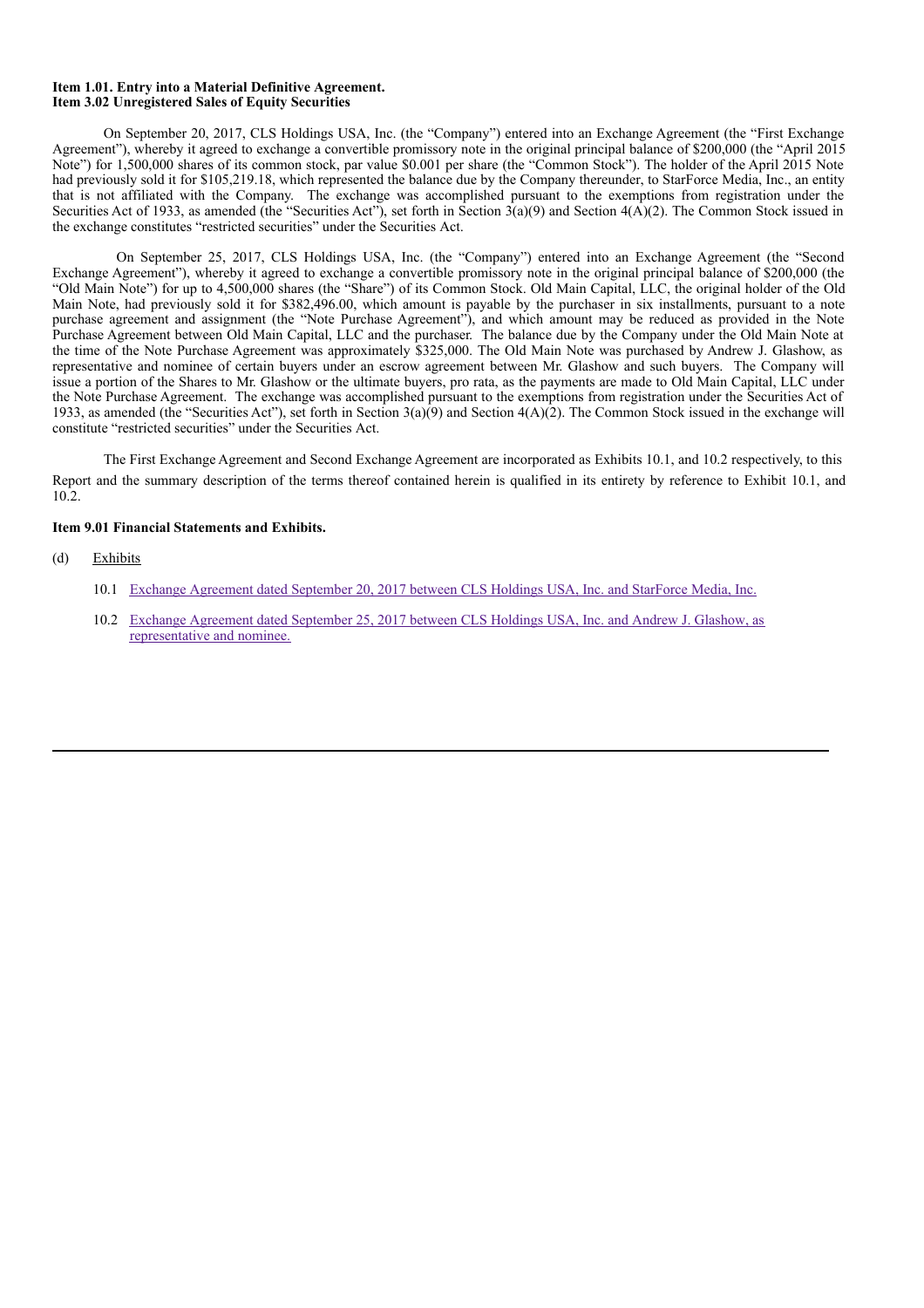### **SIGNATURES**

Pursuant to the requirements of the Securities Exchange Act of 1934, the registrant has duly caused this report to be signed on its behalf by the undersigned hereunto duly authorized.

# **CLS HOLDINGS USA, INC.**

Date: September 26, 2017 By: /s/ Jeffrey I. Binder

Jeffrey I. Binder Chairman, President and Chief Executive Officer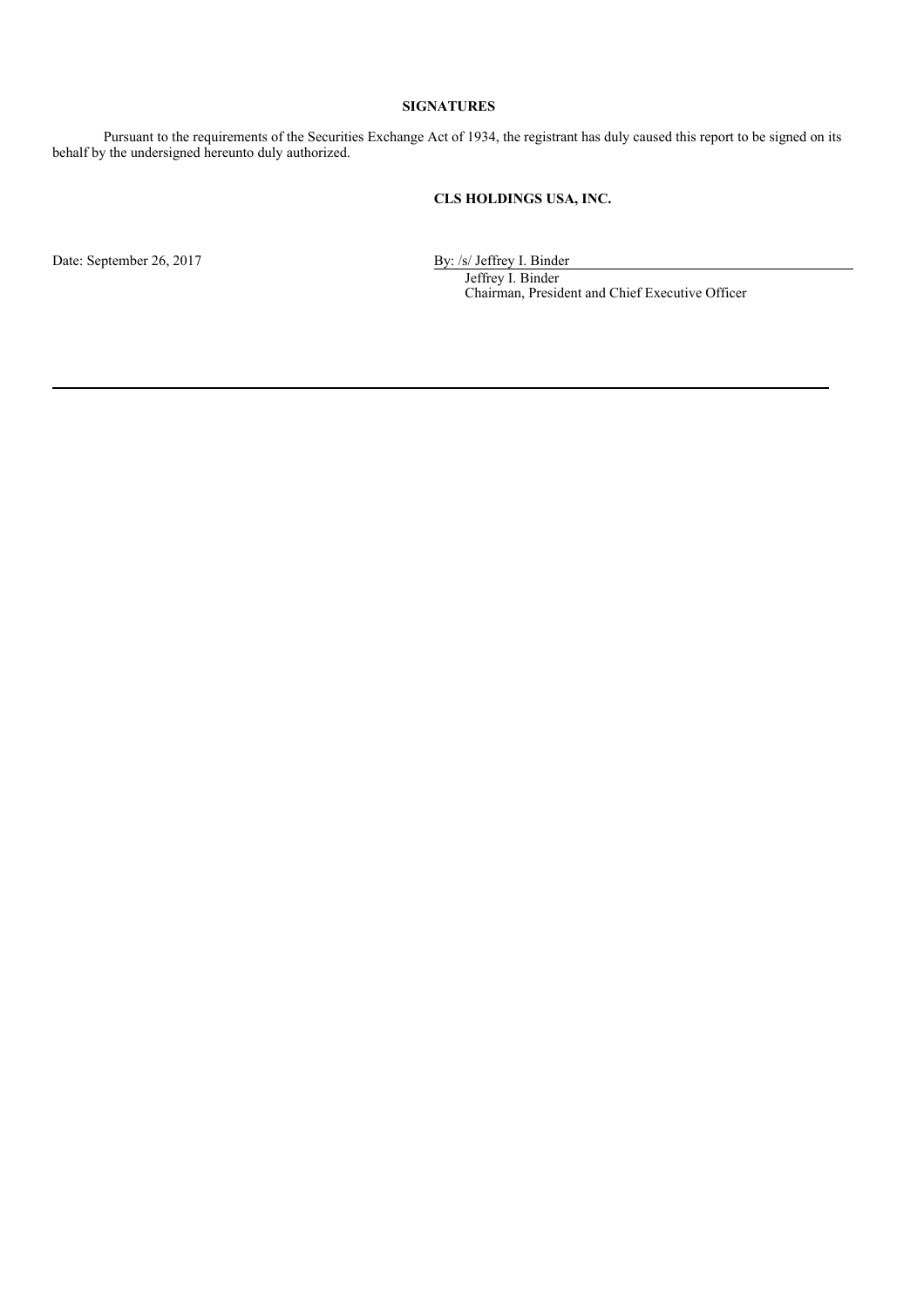# **EXHIBIT INDEX**

| Exhibit No. | <b>Description</b>                                                                                                                  |  |  |
|-------------|-------------------------------------------------------------------------------------------------------------------------------------|--|--|
| 10.1        | Exchange Agreement dated September 20, 2017 between CLS Holdings USA, Inc. and StarForce Media, Inc.                                |  |  |
| 10.2        | Exchange Agreement dated September 25, 2017 between CLS Holdings USA, Inc. and Andrew J. Glashow, as<br>representative and nominee. |  |  |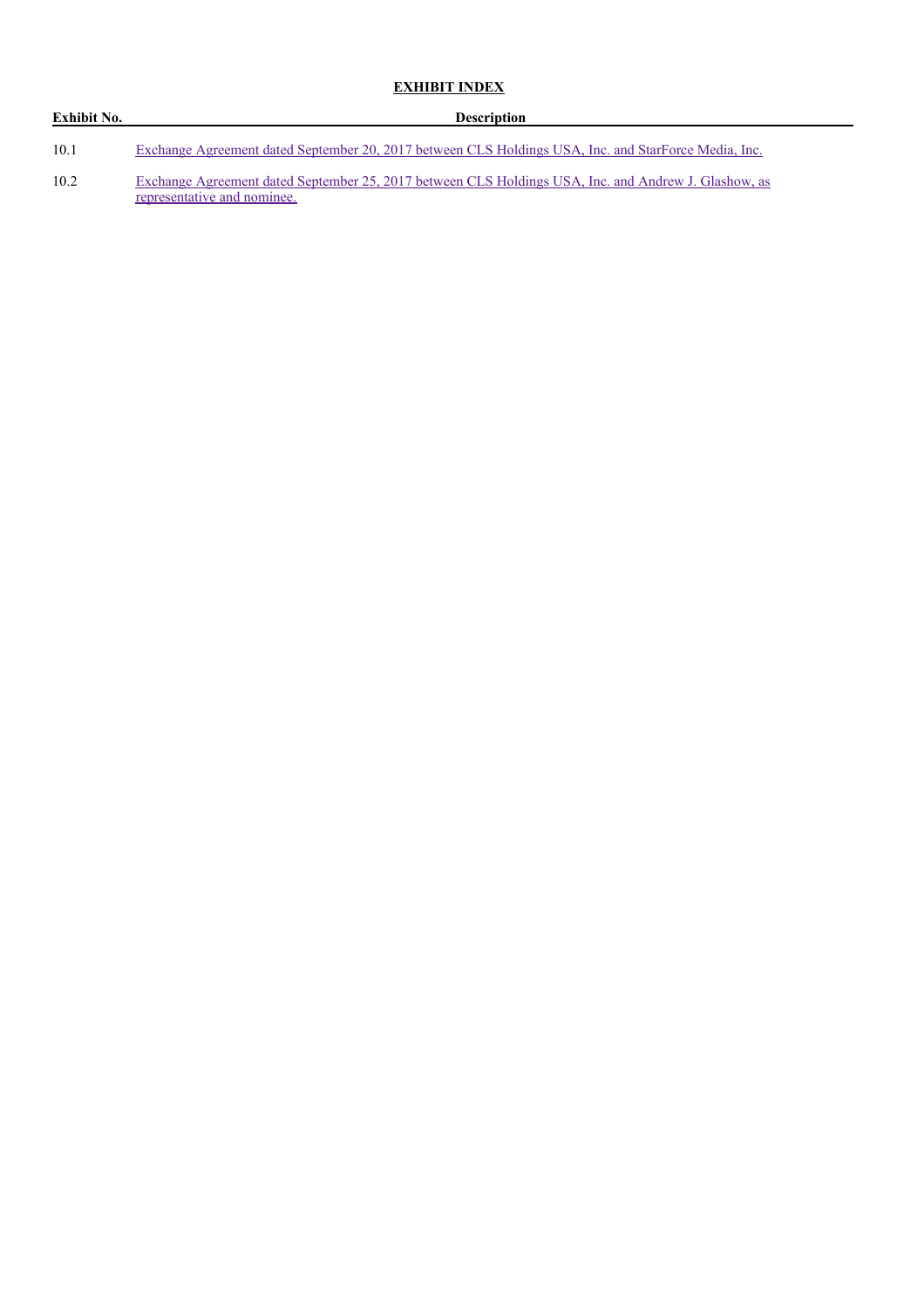#### **EXCHANGE AGREEMENT**

THIS EXCHANGE AGREEMENT (the "*Agreement*") is made this 20th day of September, 2017 by and between CLS Holdings USA, Inc., a Nevada corporation ("*CLSH*") and StarForce Media, Inc., a Florida corporation (the "*Purchaser*") with respect to an aggregate of 1,500,000 shares (the "*Shares*") of common stock, par value \$0.001 per share (the "*Common Stock*") of CLSH issued in accordance with this Agreement.

#### WITNESSETH:

WHEREAS, on April 29, 2015, CLSH issued a certain promissory note to Dr. Ira M. Trocki (" *Trocki*"), in the original principal amount of \$200,000 (the "*Note*");

WHEREAS, effective on September 6, 2017, Trocki, who is unaffiliated with CLSH, sold the Note to the Purchaser for \$105,219.18 pursuant to a note purchase agreement;

WHEREAS, CLSH has notified the Purchaser that it wishes to exchange the Note, in an exchange that is exempt from registration under the Securities Act of 1933, as amended (the "Securities Act") for the Shares; and

WHEREAS, the Purchaser, wishes to exchange the Note for the Shares upon the execution and delivery hereof (the "*Closing Date*").

NOW THEREFOR, for mutual consideration, the receipt and sufficiency of which is hereby acknowledged, CLSH and the Purchaser hereby agree as follows:

1. Exchange of Note for the Shares. On the Closing Date, the Purchaser agrees to exchange (the "*Exchange*") the Note for the Shares. As part of the Exchange, the following transactions shall occur:

(a) As of the Closing Date, the Note shall be free and clear of all liens, claims or encumbrances. Upon receipt of the Shares, but effective as of the date hereof, all of the Purchaser's rights under the Note shall be extinguished (including, without limitation, the rights to receive any accrued and unpaid interest thereon or any other shares of common stock with respect thereto). Immediately following the consummation of the Exchange, the Note shall automatically be cancelled for no additional consideration.

(b) On the Closing Date, the Purchaser shall be deemed for all corporate purposes to have become the holder of record of the Shares. The Purchaser shall be entitled to exercise all of its rights with respect to the Shares, irrespective of the date CLSH delivers the certificate(s) evidencing the Shares to the Purchaser.

(c) As soon as practicable following the Closing, the Purchaser shall surrender the original Note to CLSH and CLSH shall deliver the Shares to the Purchaser.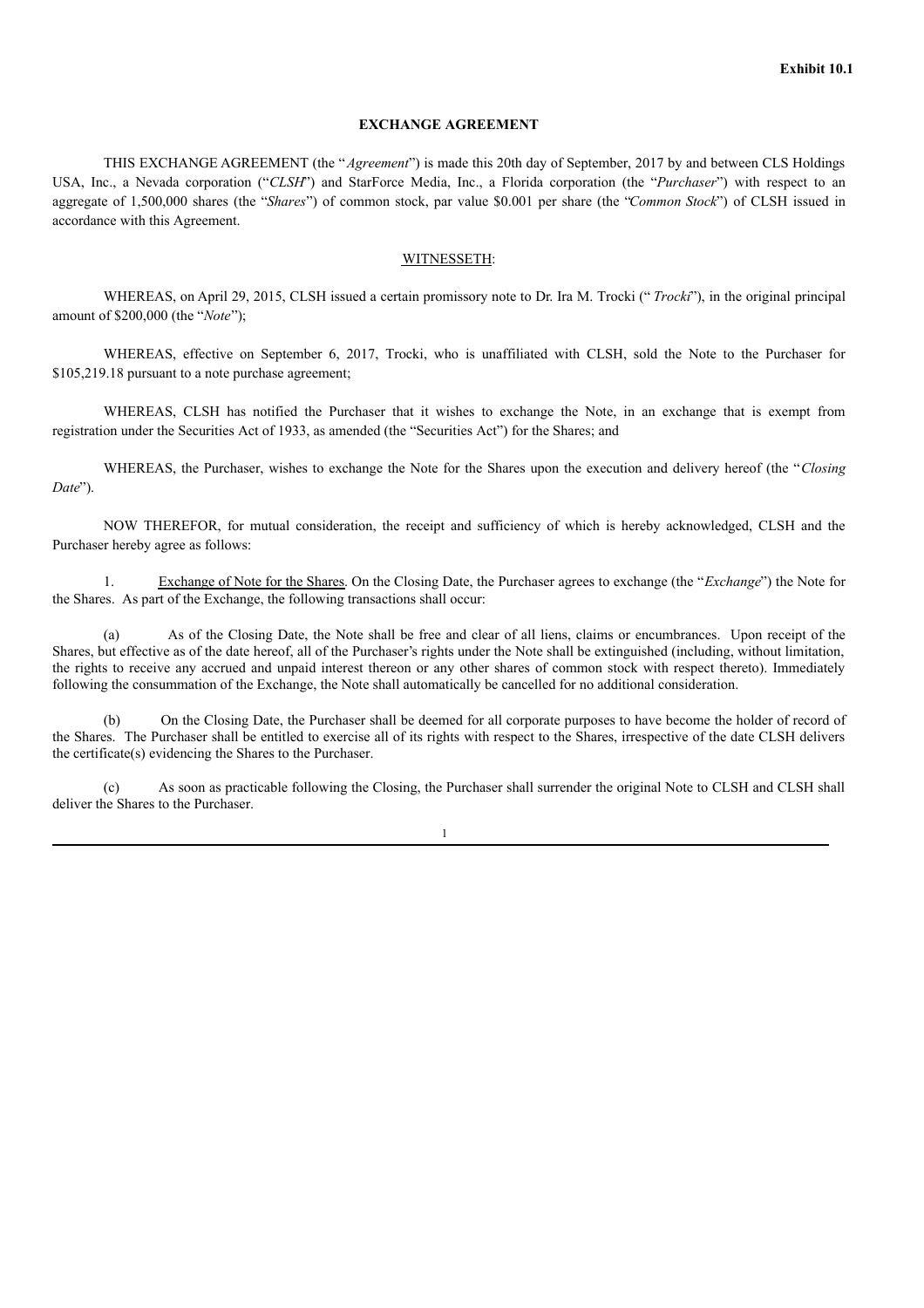(d) CLSH and the Purchaser shall execute and/or deliver such other documents and agreements as are customary and reasonably necessary to effectuate the Exchange.

2. Representations and Warranties of CLSH. CLSH hereby represents and warrants to Purchaser, as of the date hereof and as of the Closing Date, that:

2 . 1 Organization, Good Standing and Qualification. CLSH is a corporation duly organized, validly existing and in good standing under the laws of the State of Nevada. CLSH is duly qualified to transact business and is in good standing in each jurisdiction in which the failure to so qualify would have a Material Adverse Effect (as defined below) on its business or properties. As used in this Agreement, "Material Adverse Effect" means any material adverse effect on the business, properties, assets, liabilities, operations, results of operations, condition (financial or otherwise) or prospects of CLSH, if any, individually or taken as a whole, or on the transactions contemplated hereby or on the Exchange or by the agreements and instruments to be entered into (or entered into) in connection herewith or therewith, or on the authority or ability of CLSH to perform its obligations under this Agreement.

2.2 Authorization. All corporate action on the part of CLSH, its officers, directors and stockholders necessary for the authorization, execution and delivery of this Agreement and the Exchange and the performance of all obligations of CLSH hereunder and thereunder, and the authorization of all the transactions contemplated by this Agreement, including, without limitation, the issuance of the Shares, have been taken on or prior to the date hereof.

2.3 Valid Issuance of the Shares. The Shares when issued and delivered in accordance with the terms of this Agreement, for the consideration expressed herein, will be duly and validly issued, fully paid and non-assessable.

2.4 Offering; Securities Act Exemptions. Neither CLSH, nor any of its affiliates, nor any person acting on its or their behalf, has engaged in any form of general solicitation or general advertising (within the meaning of Regulation D) in connection with the offer or sale of the Shares. CLSH has not engaged any placement agent, financial advisor, or broker in connection with the Exchange or the issuance of the Shares. Assuming the accuracy of the representations and warranties of the Purchaser contained herein, the offer, exchange and issuance of the Shares as contemplated by this Agreement are exempt from the registration requirements of the Securities Act under one or more of the provisions contained therein. CLSH knows of no reason why an exemption is not available. Neither CLSH nor any authorized agent acting on its behalf will take any action hereafter that would cause the loss of all exemptions therefrom. The Shares will be "restricted securities" and will bear a restrictive legend under the Securities Act to that effect; however, assuming the accuracy of the representations and warranties of the Purchaser contained herein, the Purchaser will be able to tack the holding period of the Note to the holding period of the Shares for purposes of compliance with Rule 144 promulgated by the Securities and Exchange Commission pursuant to the Securities Act.

2.5 Material Adverse Information. CLSH is not aware of any material adverse information regarding it, its officers or directors, or the current or prospective operations of CLSH,

 $\mathcal{L}$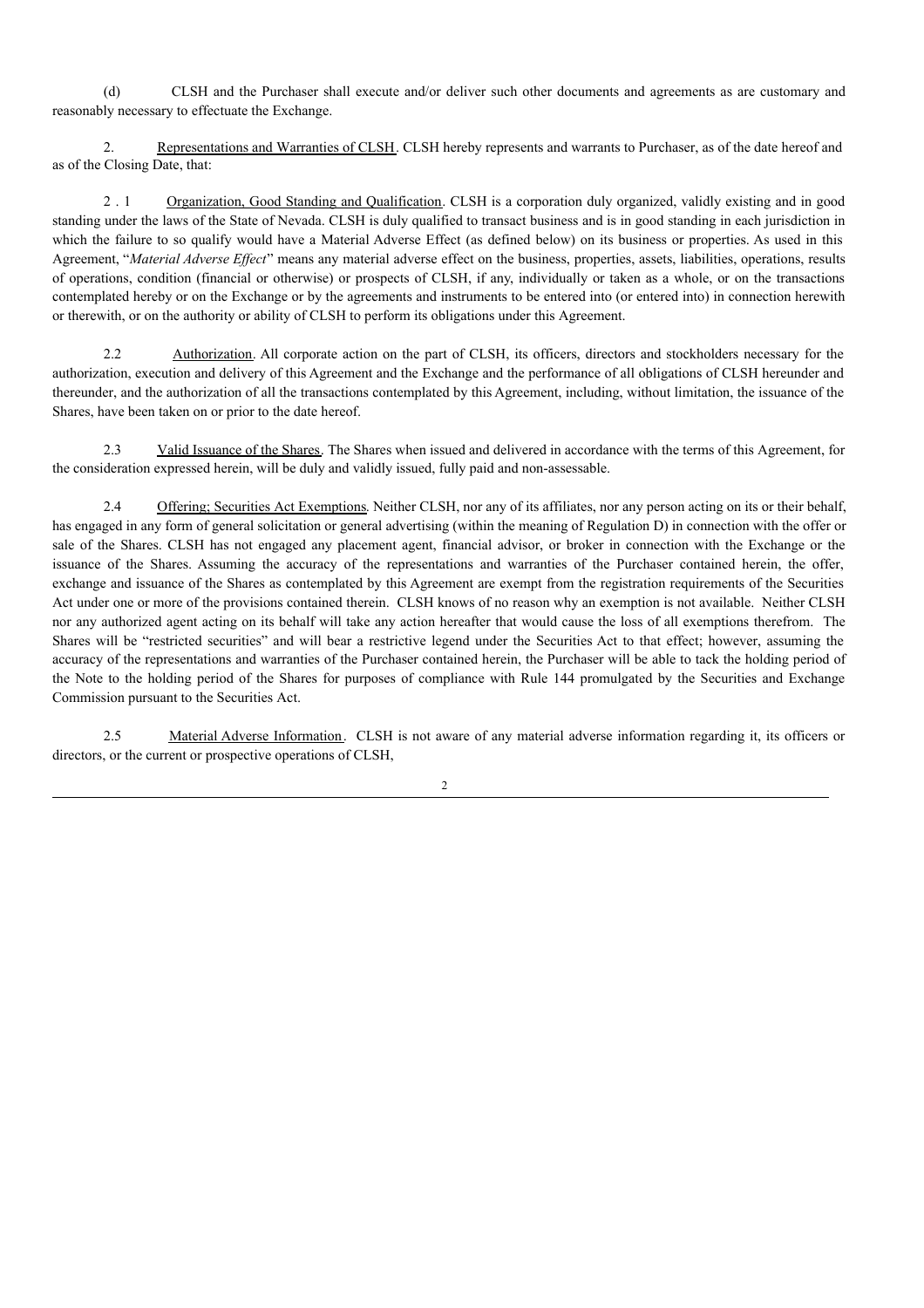which has not been publicly disclosed in its most recent Annual Report on Form 10-K, any quarterly report of CLSH on Form 10-Q filed thereafter, any current report of CLSH on Form 8-K filed after the referenced Form 10-K or any publicly disseminated press release; including, without limitation, the existence of any pending or threatened proceeding or investigation by any governmental body or regulatory agency against CLSH, its officers, directors or affiliates.

3. Representations and Warranties of the Purchaser. The Purchaser hereby represents, warrants and covenants that:

3.1 Authorization. The Purchaser has full power and authority to enter into this Agreement, to perform its obligations hereunder and to consummate the transactions contemplated hereby and has taken all action necessary to authorize the execution and delivery of this Agreement, the performance of its obligations hereunder and the consummation of the transactions contemplated hereby.

# 3.2 Accredited Investor Status; Investment Experience.

(a) Such Purchaser is an "*accredited investor*" as defined in Rule 501 of Regulation D under the Securities Act. Such Purchaser is acquiring the Shares for his or her own account (and not for the account of others) for investment and not with a view to the distribution or resale thereof in violation of the Securities Act. Such Purchaser understands that he or she may not sell or otherwise dispose of such Shares in the absence of either an effective registration statement under the Securities Act or an exemption from the registration provisions of the Securities Act. Such Purchaser acknowledges being informed that the Shares shall be unregistered, shall be "*restricted securities*" as defined in Rule 144(a) under the Securities Act, and must be held indefinitely unless (i) they are subsequently registered under the Securities Act, or (ii) an exemption from such registration is available. Such person further acknowledges that CLSH does not have an obligation to currently register such securities for the account of such person.

(b) Such Purchaser acknowledges that he or she has been afforded access to all material information which he or she has requested relevant to his or her decision to acquire the Shares and to ask questions of CLSH's management and that neither CLSH nor anyone acting on behalf of CLSH has made any representations or warranties to such person which have induced, persuaded, or stimulated such person to acquire the Shares.

(c) Such Purchaser has the knowledge and experience in financial and business matters to be capable of evaluating the merits and risks of the prospective investment in the Shares and such Purchaser is and will be able to bear the economic risk of the investment in such Shares.

3 . 3 No Governmental Review. The Purchaser understands that no United States federal or state agency or any other government or governmental agency has passed on or made any recommendation or endorsement of the Shares or the fairness or suitability of the investment in the Shares nor have such authorities passed upon or endorsed the merits of the offering of the Shares.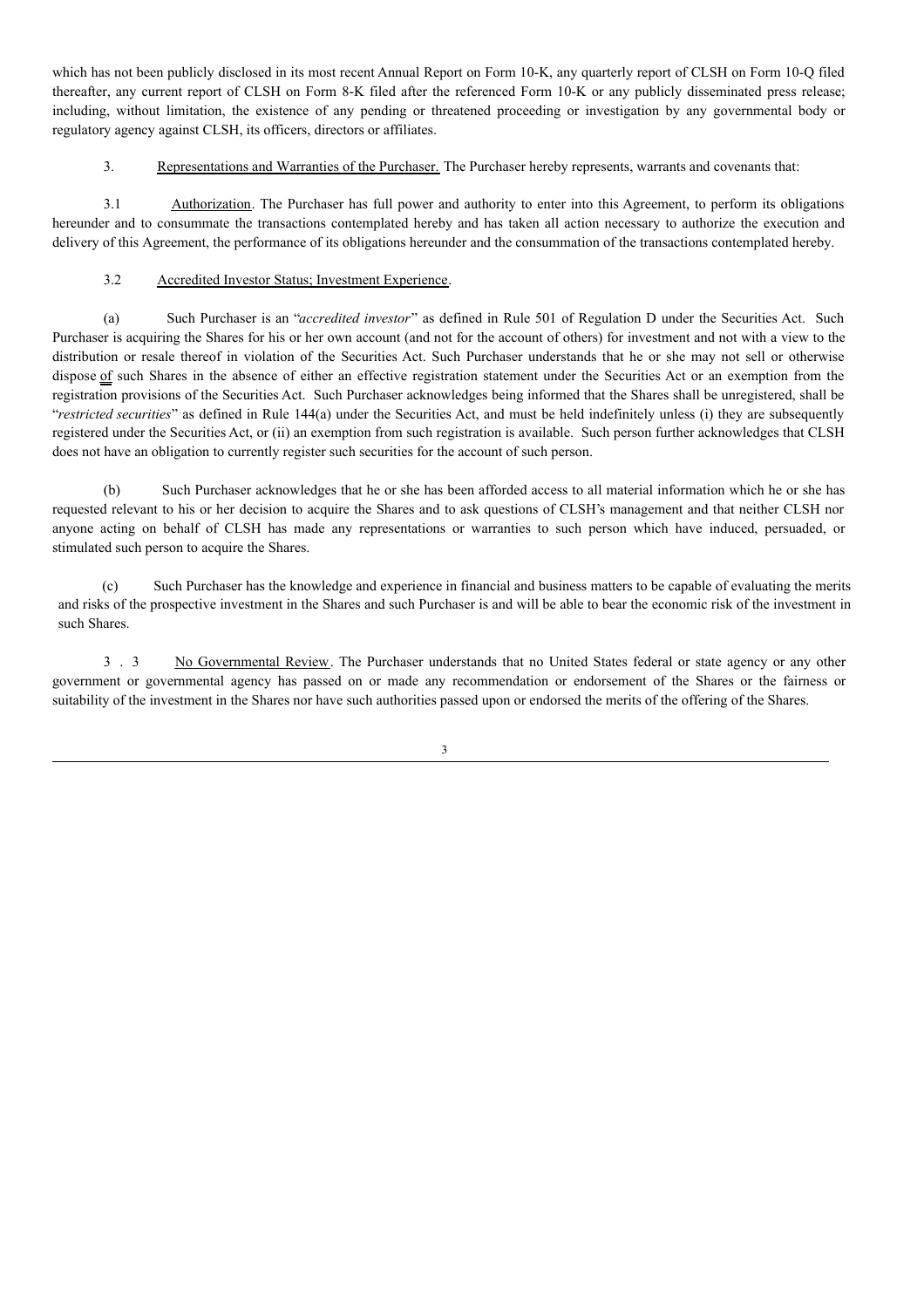3.4 Validity; Enforcement; No Conflicts. This Agreement has been duly and validly authorized, executed and delivered on behalf of the Purchaser and constitutes the legal, valid and binding obligation of the Purchaser enforceable against the Purchaser in accordance with its terms, except as such enforceability may be limited by general principles of equity or to applicable bankruptcy, insolvency, reorganization, moratorium, liquidation and other similar laws relating to, or affecting generally, the enforcement of applicable creditors' rights and remedies. The execution, delivery and performance by the Purchaser of this Agreement and each other Exchange document to which the Purchaser is a party and the consummation by the Purchaser of the transactions contemplated hereby and thereby will not (i) result in a violation of the organizational documents of the Purchaser or (ii) conflict with, or constitute a default (or an event which with notice or lapse of time or both would become a default) under, or give to others any rights of termination, amendment, acceleration or cancellation of, any agreement, indenture or instrument to which the Purchaser is a party, or (iii) result in a violation of any law, rule, regulation, order, judgment or decree (including federal and state securities or "blue sky" laws) applicable to the Purchaser, except in the case of clause (ii) above, for such conflicts, defaults or rights which would not, individually or in the aggregate, reasonably be expected to have a material adverse effect on the ability of the Purchaser to perform its obligations hereunder.

3.5 Ownership of Note. The Purchaser owns the entire right, title, and interest in and to the Note free and clear of all rights and liens. Purchaser has full power and authority to transfer and dispose of the Note to CLSH free and clear of any lien, claim or encumbrance. The Note is not in default.

3 . 6 Exemption; No Consideration. The Purchaser acknowledges and agrees that the Exchange is being made in reliance upon one or more exemptions from registration under the Securities Act, including the exemption provided by Rule 3(a)(9) and the securities of CLSH being issued to the Purchaser in the Exchange will be issued exclusively in the Exchange for the surrender and cancellation of the Note and no other consideration has or will be paid to CLSH for the Shares to effect the Exchange hereunder.

## 4. Covenants.

4.1 Issuance of Legal Opinion upon Exchange. At any time after the date hereof, if the Purchaser is not then an "affiliate" of CLSH and has not been an affiliate of CLSH for the prior 3 months, CLSH, if so requested by its transfer agent, shall instruct its legal counsel to issue an opinion to the CLSH transfer agent, which opinion is subject to such assumptions and factual certificates as CLSH's counsel may reasonably request from Purchaser, that such Shares may be reissued without a restricted legend.

## 5. Miscellaneous.

5.1 Counterparts. This Agreement may be executed simultaneously in two or more counterparts, any one of which need not contain the signatures of more than one party, but all such counterparts taken together will constitute one and the same Agreement. This Agreement, to the extent executed digitally or delivered by means of a facsimile machines or electronic mail shall be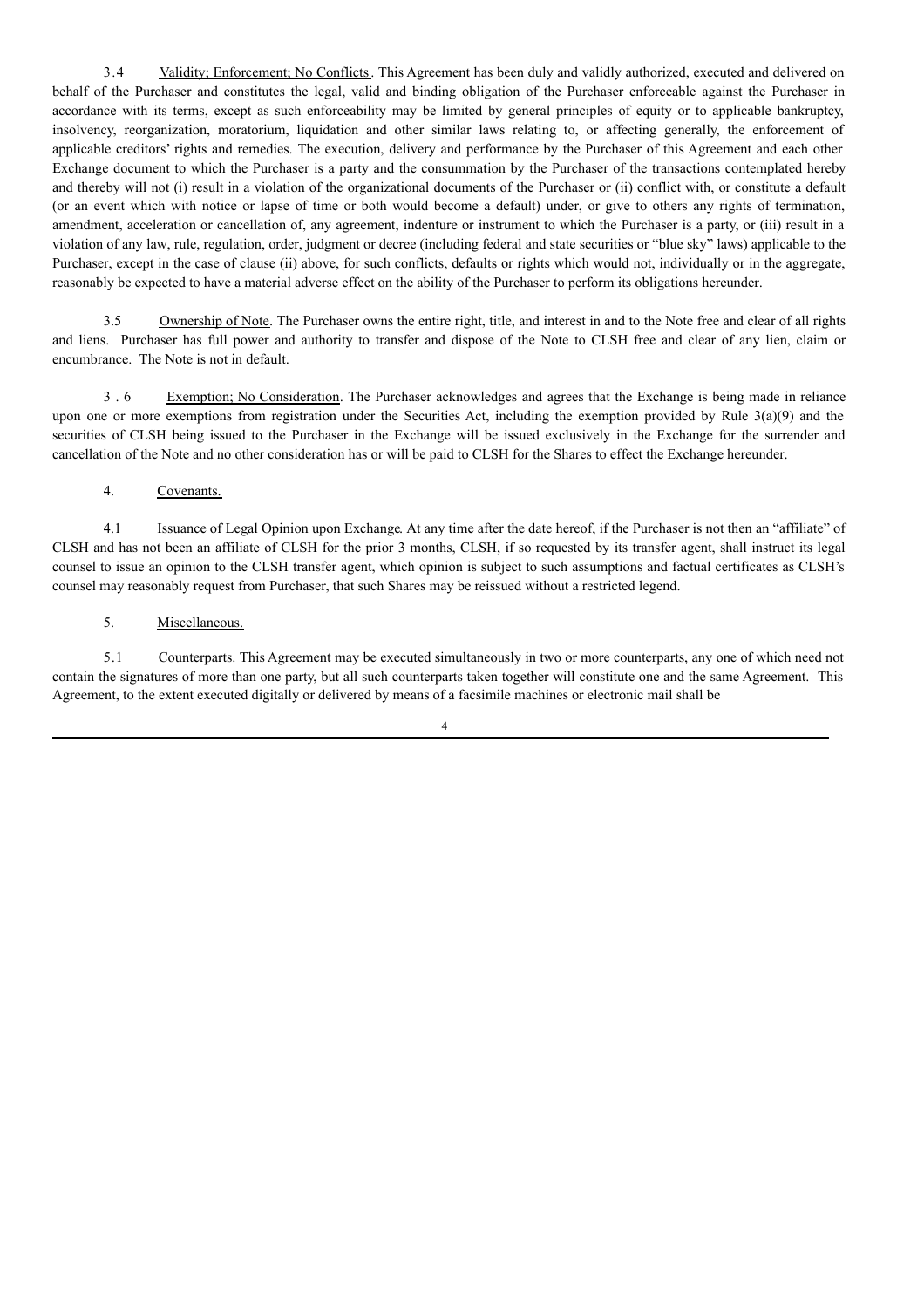treated in all manner and respects as an original agreement or instrument and shall be considered to have the same binding legal effect as if it were the original signed version thereof.

5.2 Successors and Assigns. Except as otherwise provided herein, the terms and conditions of this Agreement shall inure to the benefit of and be binding upon the parties hereto and the respective successors and assigns of the parties. Nothing in this Agreement, express or implied, is intended to confer upon any party, other than the parties hereto or their respective successors and assigns, any rights, remedies, obligations or liabilities under or by reason of this Agreement, except as expressly provided in this Agreement.

5 . 3 Governing Law; Jurisdiction; Jury Trial. All questions concerning the construction, validity, enforcement and interpretation of this Agreement shall be governed by the internal laws of the State of Florida, without giving effect to any choice of law or conflict of law provision or rule (whether of the State of Florida or any other jurisdictions) that would cause the application of the laws of any jurisdictions other than the State of Florida. Each party hereby irrevocably submits to the exclusive jurisdiction of the state or federal courts sitting in Miami-Dade County, Florida, for the adjudication of any dispute hereunder or in connection herewith or with any transaction contemplated hereby or discussed herein, and hereby irrevocably waives, and agrees not to assert in any suit, action or proceeding, any claim that it is not personally subject to the jurisdiction of any such court, that such suit, action or proceeding is brought in an inconvenient forum or that the venue of such suit, action or proceeding is improper. Each party hereby irrevocably waives personal service of process and consents to process being served in any such suit, action or proceeding by mailing a copy thereof to such party at the address for such notices to it under this Agreement and agrees that such service shall constitute good and sufficient service of process and notice thereof. Nothing contained herein shall be deemed to limit in any way any right to serve process in any manner permitted by law. EACH PARTY HEREBY IRREVOCABLY WAIVES ANY RIGHT IT MAY HAVE, AND AGREES NOT TO REQUEST, A JURY TRIAL FOR THE ADJUDICATION OF ANY DISPUTE HEREUNDER OR IN CONNECTION WITH OR ARISING OUT OF THIS AGREEMENT OR ANY TRANSACTION CONTEMPLATED HEREBY.

5.4 Entire Agreement. This Agreement represents the entire agreement and understanding between the parties concerning the Exchange and the other matters described herein and therein and supersedes and replaces any and all prior agreements and understandings solely with respect to the subject matter hereof and thereof.

5.5 No Tax Advice . The Purchaser acknowledges that there may be tax consequences associated with the Exchange and that CLSH is not providing tax advice to the Purchaser in connection therewith. The Purchaser assumes full responsibility for all tax consequences associated with the Exchange.

5.6 Amendments. No provision of this Agreement may be amended other than by an instrument in writing signed by the Purchaser and CLSH and any amendment to this Agreement made in conformity with the provisions of this Section shall be binding upon the parties.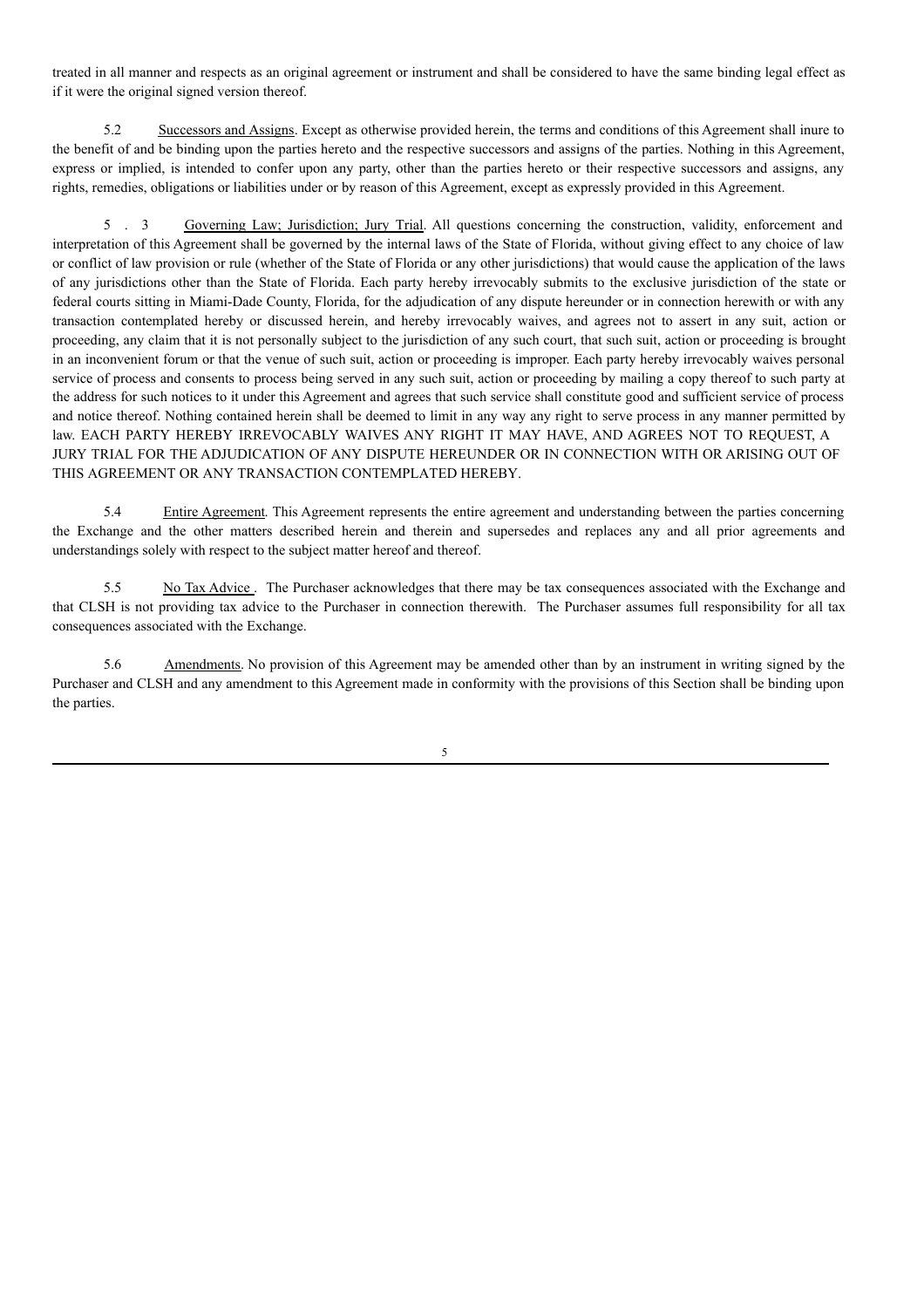5.7 Third Party Beneficiaries. No one other than the parties hereto may rely on or are intended to receive the benefit from this Agreement.

5.8 Survival. The representations and warranties contained herein and Sections 4 and 5 hereof shall survive the Closing of the Exchange.

5.9 Successors and Assigns. This Agreement shall be binding upon and insure to the benefit of the parties and their respective successors and assigns. Neither CLSH nor the Purchaser shall assign any of their respective rights under this Agreement without the prior written consent of the other party hereto, which consent shall not be unreasonably withheld.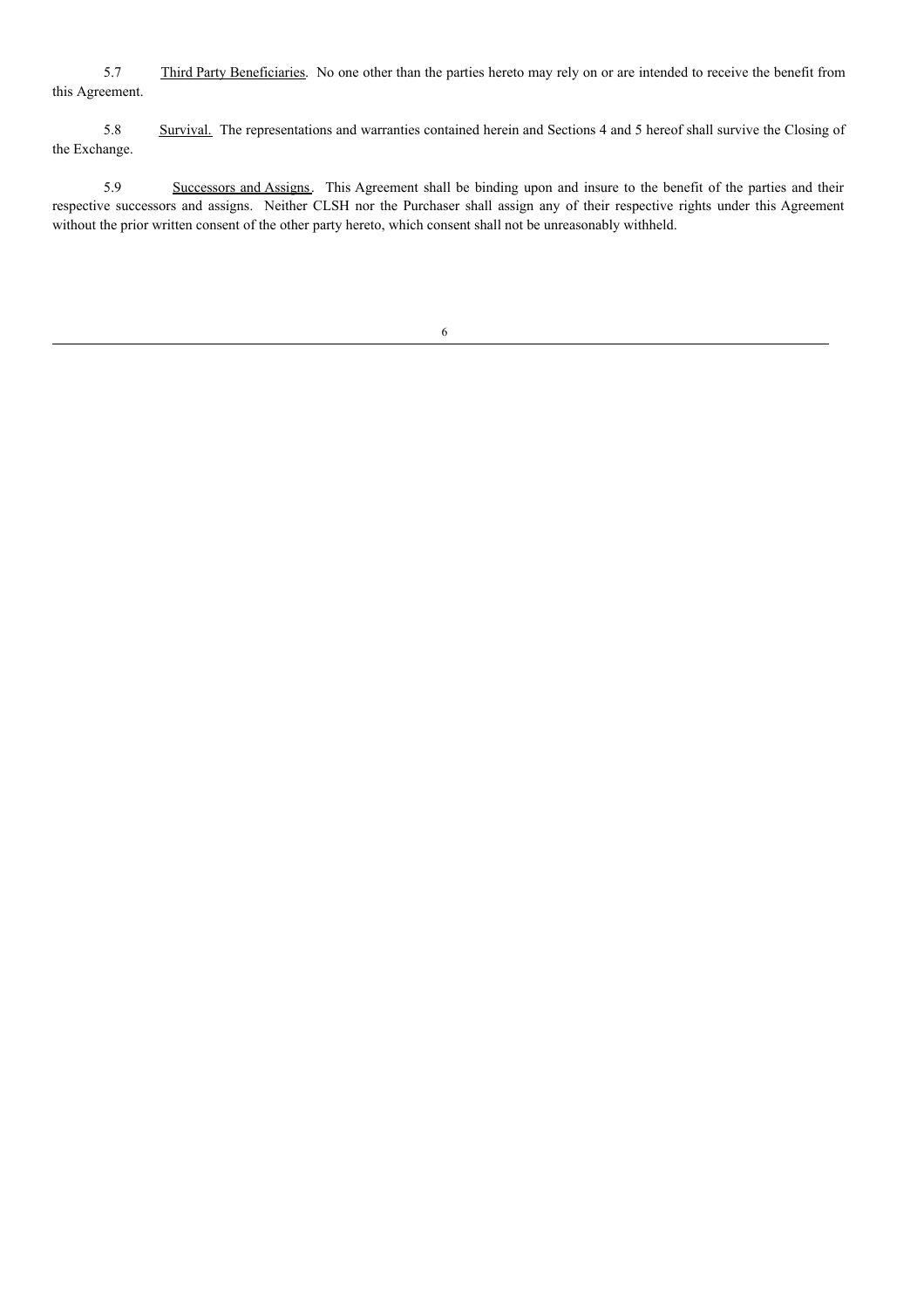STARFORCE MEDIA, INC.

By: /s/ Aubrie Goldberg Name: Aubrie Goldberg Title: President

Address: 6001 N. Ocean Dr. #1407 Hollywood, FL 33019  $\mathcal{L}_{\text{max}}$  .

E-mail: agoldberg@ajggroupinc.com TIN:

CLS HOLDINGS USA, INC.

By: /s/ Jeffrey I. Binder Jeffrey I. Binder Chairman and CEO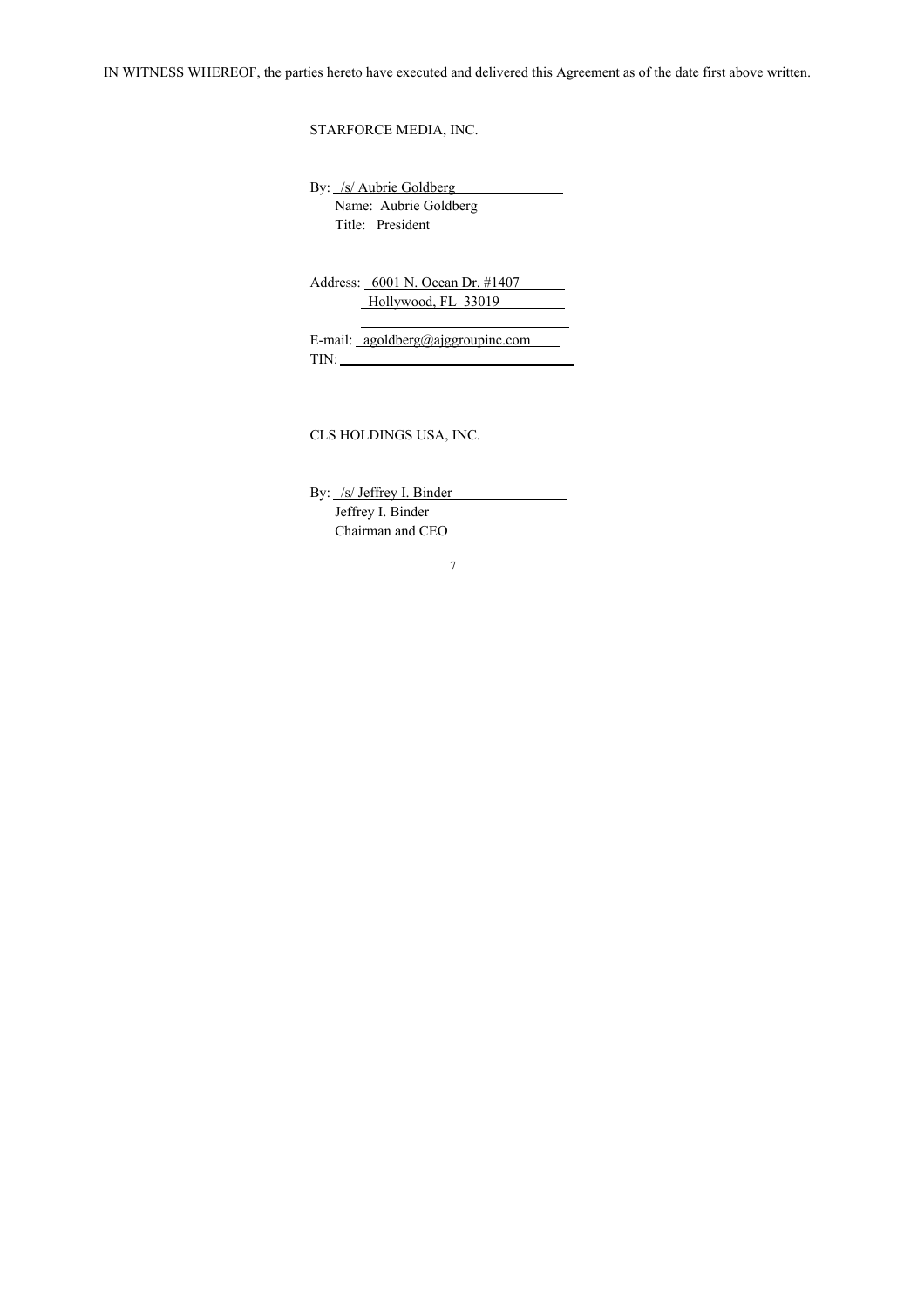#### **EXCHANGE AGREEMENT**

THIS EXCHANGE AGREEMENT (the "*Agreement*") is made this 25th day of September, 2017 by and between CLS Holdings USA, Inc., a Nevada corporation ("*CLSH*") and Andrew J. Glashow (the "*Representative*") as the representative and nominee for that certain person or persons (the "*Buyers*") named in that certain Escrow Agreement between Andrew J. Glashow and the escrow agent named therein of even date herewith (the "*Escrow Agreement*") with respect to an aggregate of 4,500,000 shares (the "*Shares*") of common stock, par value \$0.001 per share (the "*Common Stock*") of CLSH issued in accordance with this Agreement.

#### WITNESSETH:

WHEREAS, on March 18, 2016, CLSH issued a certain promissory note to Old Main Capital, LLC ("*Old Main*"), in the original principal amount of \$200,000, which was amended on October 6, 2016, November 28, 2016, March 27, 2017, July 7, 2017 and August 23, 2017 (the promissory note, as amended, is hereafter referred to as the "*Note*");

WHEREAS, effective on the date hereof, Old Main, which is unaffiliated with CLSH, sold the Note to the Representative for \$382,496.00, which amount is payable in six installments pursuant to a note purchase agreement (the "*Note Purchase Agreement*"), and which amount may be reduced as provided therein;

WHEREAS, CLSH has notified the Representative that it wishes to exchange the Note, in an exchange that is exempt from registration under the Securities Act of 1933, as amended (the "Securities Act") for the Shares; and

WHEREAS, the Representative, on behalf of the Buyers, wishes to exchange the Note for a pro rata portion of the Shares upon the payment of each installment due under the Note Purchase Agreement (the "*Closing Dates*").

NOW THEREFOR, for mutual consideration, the receipt and sufficiency of which is hereby acknowledged, CLSH and the Representative hereby agree as follows:

1. Exchange of Note for the Shares. On each Closing Date, the Representative agrees to exchange (the "*Exchange*") a portion of the Note for a pro rata portion of the Shares, based on the amount of the installment paid under the Note Purchase Agreement as compared to the total amount due under the Note Purchase Agreement, with the balance of the Shares being issued upon payment of the final installment due under the Note Purchase Agreement. As part of the Exchange, the following transactions shall occur:

(a) As of each Closing Date, the Note shall be free and clear of all liens, claims or encumbrances. Upon receipt of the applicable number of Shares, but effective as of the applicable Closing Date, all of the Representative's rights under the Note shall be extinguished (including, without limitation, the rights to receive any accrued and unpaid interest thereon or any other shares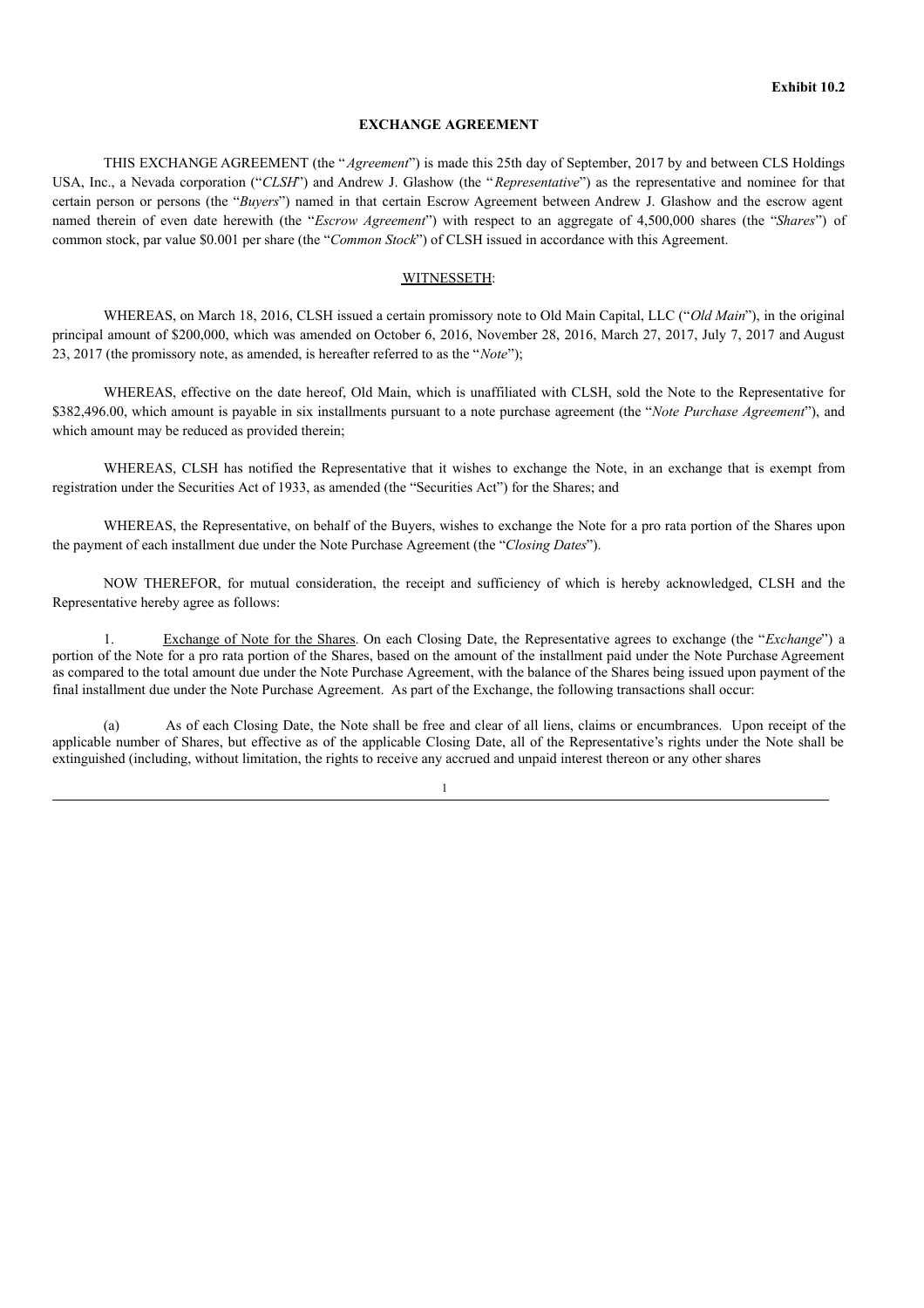of common stock with respect thereto). Immediately following the consummation of each Exchange, the applicable portion of the Note shall automatically be cancelled for no additional consideration.

(b) On each Closing Date, the Representative, or the Buyer designated by the Representative, shall be deemed for all corporate purposes to have become the holder of record of the applicable number of Shares. Upon receipt of the applicable number of Shares, the Representative shall either direct CLSH to issue the applicable number of Shares to a specific Buyer or deposit the Shares into the escrow created pursuant to the Escrow Agreement. If and when the Representative distributes the Shares to a Buyer in accordance with the Escrow Agreement, the recipients thereof shall be entitled to exercise all of their rights with respect to the Shares, irrespective of the date CLSH delivers the certificate(s) evidencing the Shares to the Representative or the applicable Buyer.

(c) As soon as practicable following the final Closing Date, the Representative shall surrender the original Note to CLSH and CLSH shall deliver the remaining balance of the Shares to the Representative or the applicable Buyer designated by the Representative.

(d) CLSH and the Representative shall execute and/or deliver such other documents and agreements as are customary and reasonably necessary to effect each Exchange. The Representative shall return the original Note to CLSH promptly after the final Closing Date.

2. Representations and Warranties of CLSH. CLSH hereby represents and warrants to Representative, as of the date hereof and as of each Closing Date, that:

2 . 1 Organization, Good Standing and Qualification. CLSH is a corporation duly organized, validly existing and in good standing under the laws of the State of Nevada. CLSH is duly qualified to transact business and is in good standing in each jurisdiction in which the failure to so qualify would have a Material Adverse Effect (as defined below) on its business or properties. As used in this Agreement, "Material Adverse Effect" means any material adverse effect on the business, properties, assets, liabilities, operations, results of operations, condition (financial or otherwise) or prospects of CLSH, if any, individually or taken as a whole, or on the transactions contemplated hereby or on each Exchange or by the agreements and instruments to be entered into (or entered into) in connection herewith or therewith, or on the authority or ability of CLSH to perform its obligations under this Agreement.

2.2 Authorization. All corporate action on the part of CLSH, its officers, directors and stockholders necessary for the authorization, execution and delivery of this Agreement and each Exchange and the performance of all obligations of CLSH hereunder and thereunder, and the authorization of all the transactions contemplated by this Agreement, including, without limitation, the issuance of the Shares, have been taken on or prior to the date hereof.

2.3 Valid Issuance of the Shares. The Shares when issued and delivered in accordance with the terms of this Agreement, for the consideration expressed herein, will be duly and validly issued, fully paid and non-assessable. The Shares will be "restricted securities" and will bear a legend to that effect.

 $\gamma$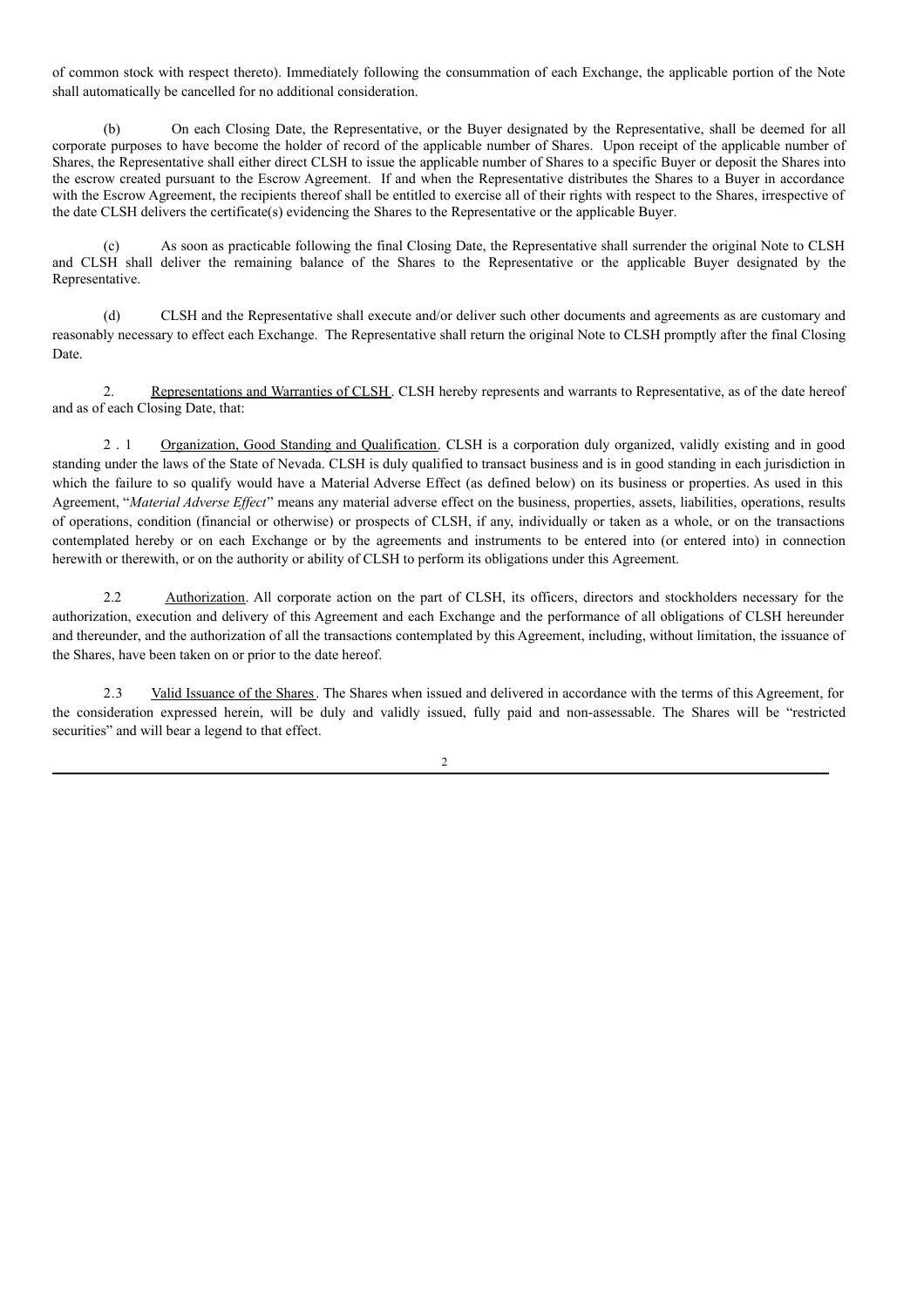2.4 Offering; Securities Act Exemptions. Neither CLSH, nor any of its affiliates, nor any person acting on its or their behalf, has engaged in any form of general solicitation or general advertising (within the meaning of Regulation D) in connection with the offer or sale of the Shares. CLSH has not engaged any placement agent, financial advisor, or broker in connection with each Exchange or the issuance of the Shares. Assuming the accuracy of the representations and warranties of the Representative contained herein, the offer, exchange and issuance of the Shares as contemplated by this Agreement are exempt from the registration requirements of the Securities Act under one or more of the provisions contained therein. CLSH knows of no reason why an exemption is not available. Neither CLSH nor any authorized agent acting on its behalf will take any action hereafter that would cause the loss of all exemptions therefrom. The Shares will be "restricted securities" and will bear a restrictive legend under the Securities Act to that effect; however, assuming the accuracy of the representations and warranties of the Representative contained herein, the Representative will be able to tack the holding period of the Note to the holding period of the Shares for purposes of compliance with Rule 144 promulgated by the Securities and Exchange Commission pursuant to the Securities Act.

2.5 Material Adverse Information. CLSH is not aware of any material adverse information regarding it, its officers or directors, or the current or prospective operations of CLSH, which has not been publicly disclosed in its most recent Annual Report on Form 10-K, any quarterly report of CLSH on Form 10-Q filed thereafter, any current report of CLSH on Form 8-K filed after the referenced Form 10-K or any publicly disseminated press release; including, without limitation, the existence of any pending or threatened proceeding or investigation by any governmental body or regulatory agency against CLSH, its officers, directors or affiliates.

3. Representations and Warranties of the Representative. The Representative hereby represents, warrants and covenants that:

3.1 Authorization. The Representative has full power and authority to enter into this Agreement, to perform its obligations hereunder and to consummate the transactions contemplated hereby and has taken all action necessary to authorize the execution and delivery of this Agreement, the performance of its obligations hereunder and the consummation of the transactions contemplated hereby.

3.2 Accredited Investor Status; Investment Experience. The Representative is an "accredited investor" as that term is defined in Rule 501(a) of Regulation D. The Representative can bear the economic risk of its investment in the Shares, and has such knowledge and experience in financial and business matters that it is capable of evaluating the merits and risks of an investment in the Shares. The Representative is not an "affiliate" of CLSH, as defined in the rules promulgated under the Securities Act, and has not been an affiliate of CLSH during the past 90 days.

3 . 3 No Governmental Review. The Representative understands that no United States federal or state agency or any other government or governmental agency has passed on or made any recommendation or endorsement of the Shares or the fairness or suitability of the investment in the Shares nor have such authorities passed upon or endorsed the merits of the offering of the Shares.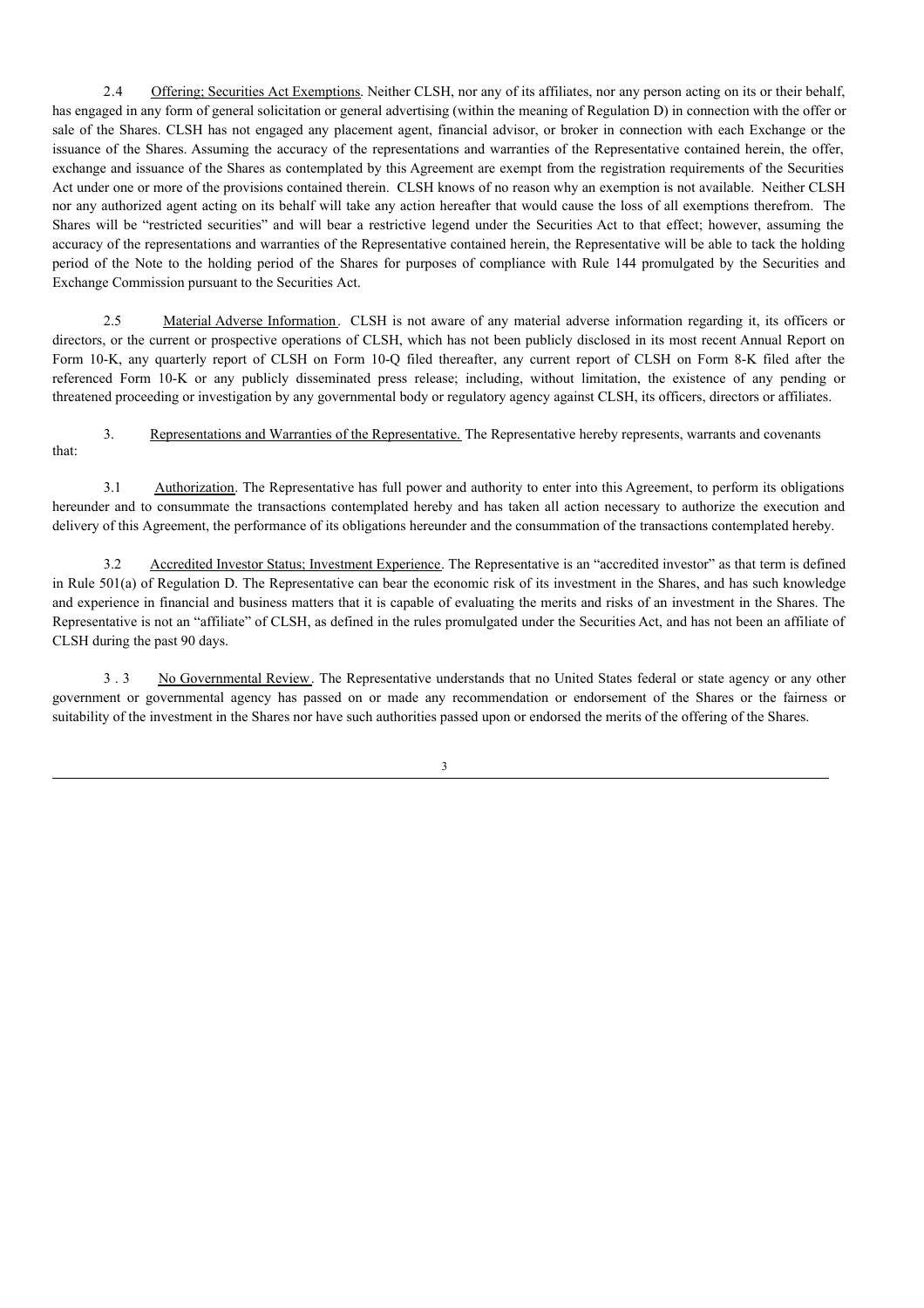3 . 4 Validity; Enforcement; No Conflicts. This Agreement has been duly and validly authorized, executed and delivered on behalf of the Representative and constitutes the legal, valid and binding obligations of the Representative enforceable against the Representative in accordance with their respective terms, except as such enforceability may be limited by general principles of equity or to applicable bankruptcy, insolvency, reorganization, moratorium, liquidation and other similar laws relating to, or affecting generally, the enforcement of applicable creditors' rights and remedies. The execution, delivery and performance by the Representative of this Agreement and each other Exchange document to which the Representative is a party and the consummation by the Representative of the transactions contemplated hereby and thereby will not (i) result in a violation of the organizational documents of the Representative or (ii) conflict with, or constitute a default (or an event which with notice or lapse of time or both would become a default) under, or give to others any rights of termination, amendment, acceleration or cancellation of, any agreement, indenture or instrument to which the Representative is a party, or (iii) result in a violation of any law, rule, regulation, order, judgment or decree (including federal and state securities or "blue sky" laws) applicable to the Representative, except in the case of clause (ii) above, for such conflicts, defaults or rights which would not, individually or in the aggregate, reasonably be expected to have a material adverse effect on the ability of the Representative to perform its obligations hereunder.

3.5 Ownership of Note. The Representative owns, as a nominee for the benefit of and representative of, the Buyers, and holds only of record, the entire right, title, and interest in and to the Note free and clear of all rights and liens. Notwithstanding that it owns the Note in a nominee capacity, the Representative has full power and authority as representative on behalf and with the authorization of the Buyers to transfer and dispose of the Note to CLSH free and clear of any lien, claim or encumbrance. No event of default had occurred under the Note.

3.6 Exemption; No Consideration. The Representative acknowledges and agrees that the Exchange is being made in reliance upon one or more exemptions from registration under the Securities Act, including the exemption provided by Rule  $3(a)(9)$ , and the securities of CLSH being issued to the Representative in each Exchange will be issued exclusively in the Exchange for the surrender and cancellation of the Note, or the applicable portion thereof, and no other consideration has or will be paid to CLSH for the Shares to effect the Exchange hereunder.

# 4. Covenants.

4.1 Issuance of Legal Opinion upon Exchange. At any time after the date hereof, if the Representative shall distribute Shares from the escrow created by the Escrow Agreement to a Buyer, or to a permitted assignee of a Buyer, who is not an "affiliate" of CLSH and has not been an affiliate of CLSH for the 3 months prior to conversion, CLSH, if so requested by its transfer agent, shall instruct its legal counsel to issue an opinion to the CLSH transfer agent, which opinion is subject to such assumptions and factual certificates as CLSH's counsel may reasonably request from Buyer or Buyer's permitted assignee, that such Shares may be reissued without a restricted legend.

4.2 Voting, Sale and Conversion of Preferred Stock. The Representative agrees that so long as it owns the Shares as a nominee, if applicable, it shall have no right to vote the Shares and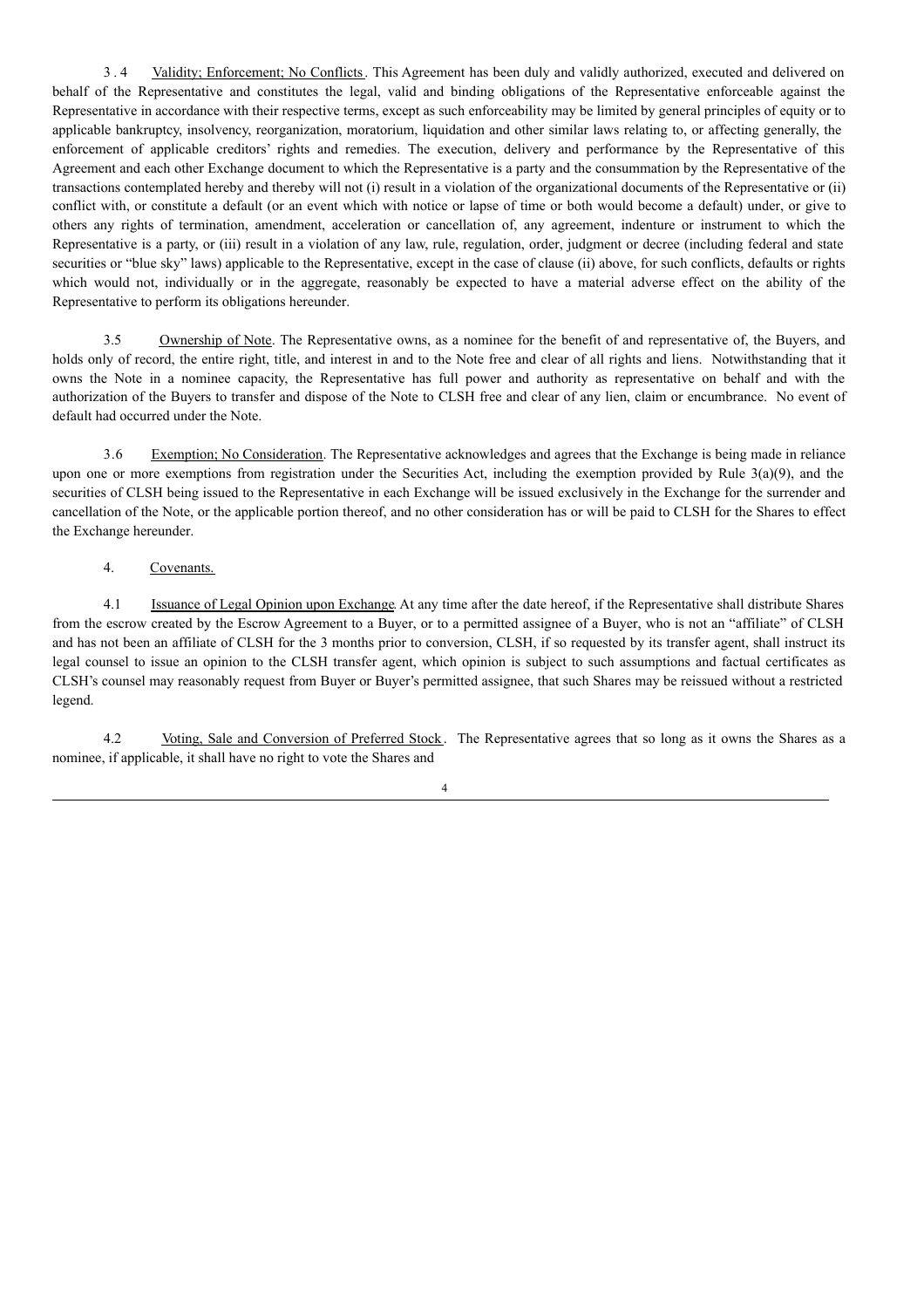no right to sell the Shares (other than disbursement, at no cost, to the Buyers). The foregoing restrictions shall only apply to the Representative and shall not apply to any Buyer, or any permitted assignee of a Buyer, who receives a disbursement of Shares from the escrow pursuant to, and in accordance with, the Escrow Agreement. In connection with any disbursement of Shares and as a condition thereto, the Representative shall obtain from each Buyer or other recipient of Shares such investment representations as CLSH and its counsel may reasonably require.

## 5. Miscellaneous.

5.1 Counterparts. This Agreement may be executed simultaneously in two or more counterparts, any one of which need not contain the signatures of more than one party, but all such counterparts taken together will constitute one and the same Agreement. This Agreement, to the extent executed digitally or delivered by means of a facsimile machines or electronic mail shall be treated in all manner and respects as an original agreement or instrument and shall be considered to have the same binding legal effect as if it were the original signed version thereof.

5.2 Successors and Assigns. Except as otherwise provided herein, the terms and conditions of this Agreement shall inure to the benefit of and be binding upon the parties hereto and the respective successors and assigns of the parties. Nothing in this Agreement, express or implied, is intended to confer upon any party, other than the parties hereto or their respective successors and assigns, any rights, remedies, obligations or liabilities under or by reason of this Agreement, except as expressly provided in this Agreement.

5 . 3 Governing Law; Jurisdiction; Jury Trial. All questions concerning the construction, validity, enforcement and interpretation of this Agreement shall be governed by the internal laws of the State of New York, without giving effect to any choice of law or conflict of law provision or rule (whether of the State of New York or any other jurisdictions) that would cause the application of the laws of any jurisdictions other than the State of New York. Each party hereby irrevocably submits to the exclusive jurisdiction of the state or federal courts sitting in The City of New York, Borough of Manhattan, for the adjudication of any dispute hereunder or in connection herewith or with any transaction contemplated hereby or discussed herein, and hereby irrevocably waives, and agrees not to assert in any suit, action or proceeding, any claim that it is not personally subject to the jurisdiction of any such court, that such suit, action or proceeding is brought in an inconvenient forum or that the venue of such suit, action or proceeding is improper. Each party hereby irrevocably waives personal service of process and consents to process being served in any such suit, action or proceeding by mailing a copy thereof to such party at the address for such notices to it under this Agreement and agrees that such service shall constitute good and sufficient service of process and notice thereof. Nothing contained herein shall be deemed to limit in any way any right to serve process in any manner permitted by law. EACH PARTY HEREBY IRREVOCABLY WAIVES ANY RIGHT IT MAY HAVE, AND AGREES NOT TO REQUEST, A JURY TRIAL FOR THE ADJUDICATION OF ANY DISPUTE HEREUNDER OR IN CONNECTION WITH OR ARISING OUT OF THIS AGREEMENT OR ANY TRANSACTION CONTEMPLATED HEREBY.

5.4 Entire Agreement. This Agreement together with the Escrow Agreement and the Note Purchase Agreement, represent the entire agreement and understanding between the parties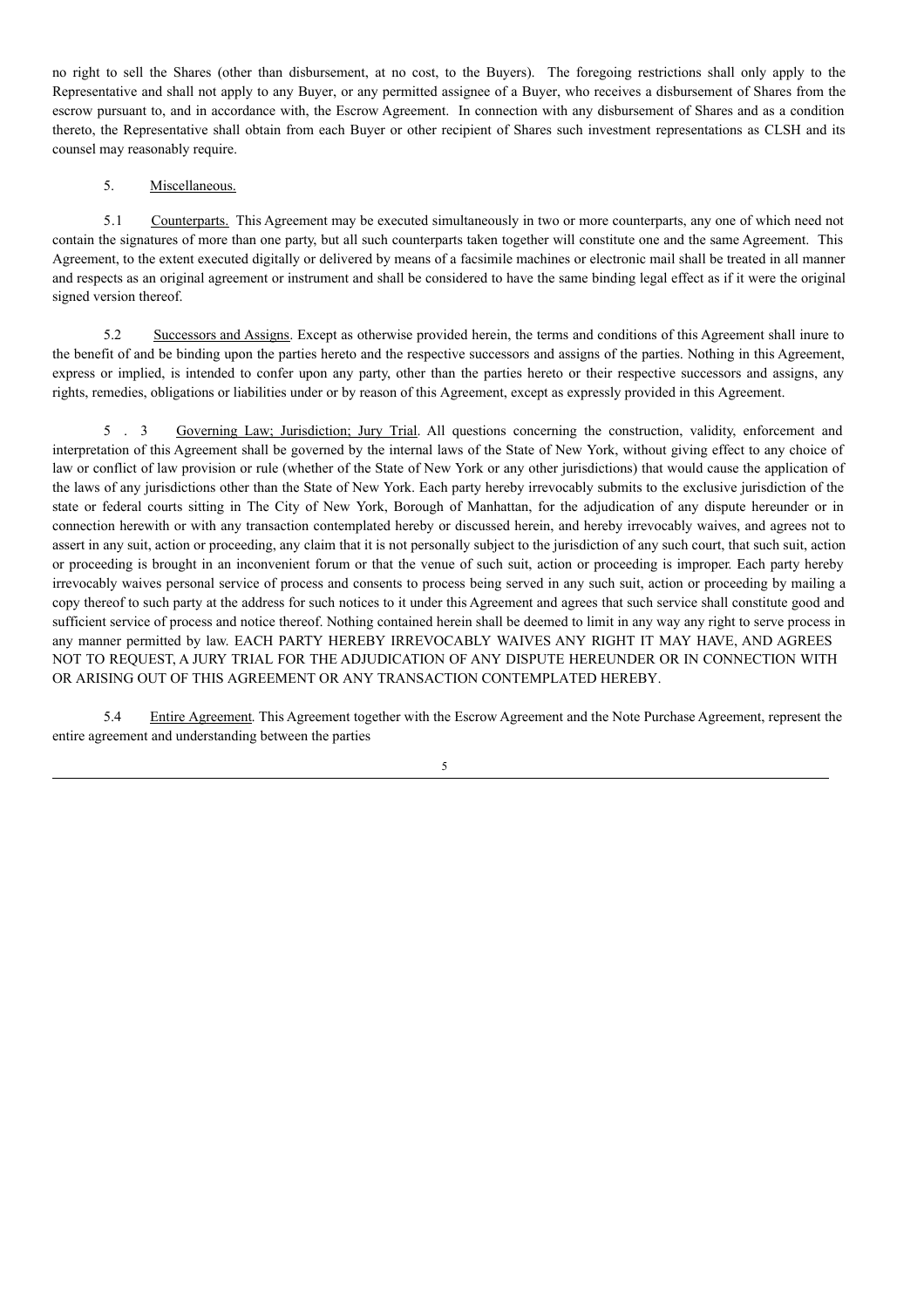concerning the Exchange and the other matters described herein and therein and supersede and replace any and all prior agreements and understandings solely with respect to the subject matter hereof and thereof. Except as expressly set forth herein, nothing herein shall amend, modify or waive any term or condition of the Escrow Agreement or Note Purchase Agreement.

5.5 No Tax Advice . The Representative acknowledges that there may be tax consequences associated with each Exchange and that CLSH is not providing tax advice to the Representative or the Buyers in connection therewith. The Representative, as nominee, and the Buyers as beneficiaries, assume full responsibility for all tax consequences associated with the Exchange.

5.6 Amendments. No provision of this Agreement may be amended other than by an instrument in writing signed by the Representative and CLSH and any amendment to this Agreement made in conformity with the provisions of this Section shall be binding upon the parties and the Buyers.

5.7 Third Party Beneficiaries. No one other than the parties hereto and the Buyers may rely on or are intended to receive the benefit from this Agreement.

5.7 Survival. The representations and warranties contained herein and Sections 4 and 5 hereof shall survive the Closing of the Exchange.

5.8 Successors and Assigns. This Agreement shall be binding upon and insure to the benefit of the parties and their respective successors and assigns. The Buyers, to the extent they receive Shares pursuant to, and in accordance with the Escrow Agreement, shall be deemed to be successors to the Representative. Neither CLSH nor the Representative shall assign any of their respective rights under this Agreement (except to the Buyers) without the prior written consent of the other party hereto, which consent shall not be unreasonably withheld.